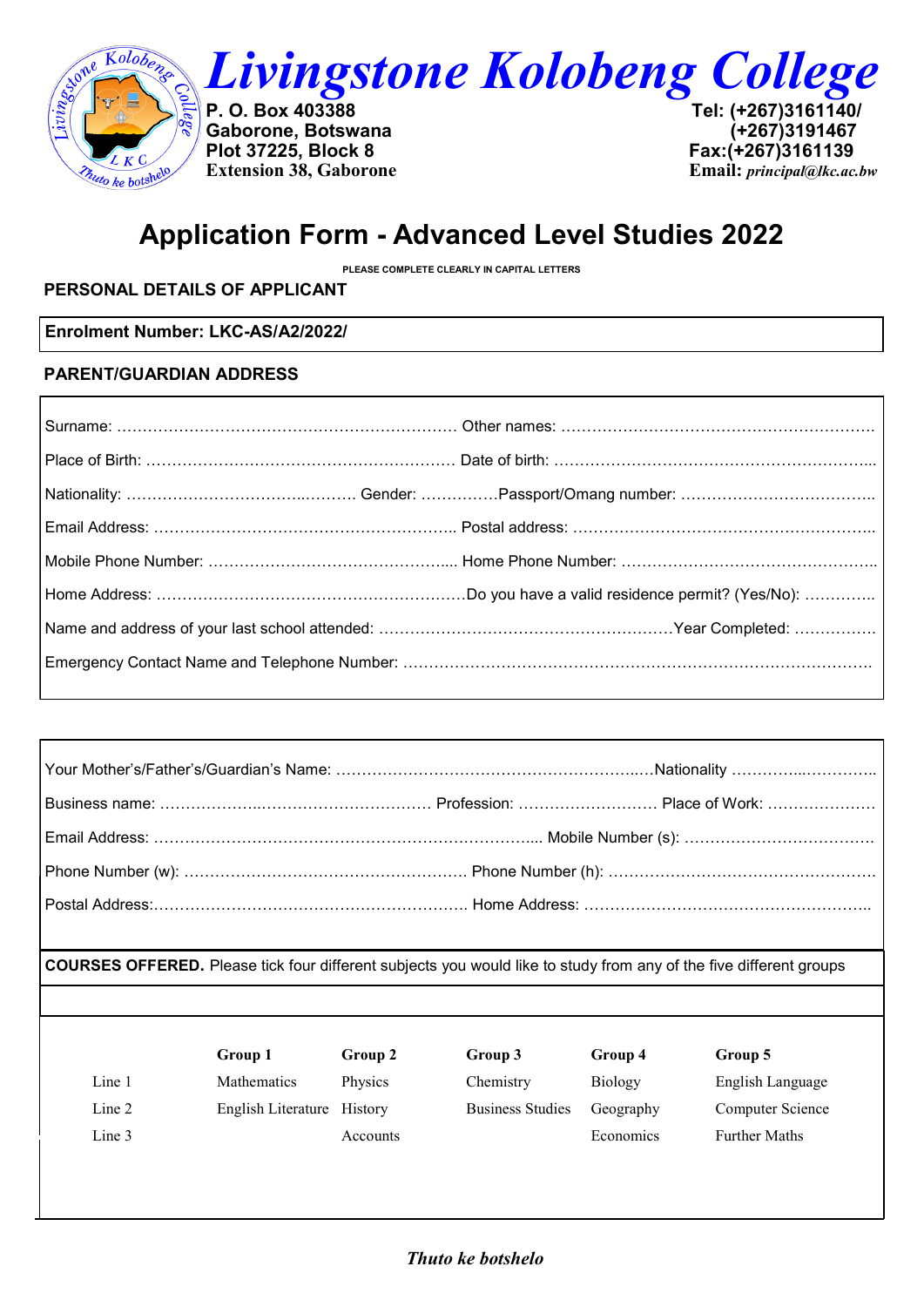**To the student:** Please hand this page to your Principal/Head of Year who will complete this section of your application.

#### **EXAMINATIONS**- School Mock Results

|    | <b>Subjects</b> | <b>Grade Achieved</b> |
|----|-----------------|-----------------------|
|    |                 |                       |
|    |                 |                       |
|    |                 |                       |
|    |                 |                       |
|    |                 |                       |
| 6  |                 |                       |
|    |                 |                       |
| 8  |                 |                       |
| 9  |                 |                       |
| 10 |                 |                       |

### **EXAMINATIONS-IGCSE/BGCSE/ AS/ Recent Results [If final results are not yet ready please give estimated/forecast grades.]**

|    | <b>Subjects</b> | <b>Grade Achieved</b> |
|----|-----------------|-----------------------|
|    |                 |                       |
|    |                 |                       |
|    |                 |                       |
|    |                 |                       |
|    |                 |                       |
| 6  |                 |                       |
|    |                 |                       |
| 8  |                 |                       |
| 9  |                 |                       |
| 10 |                 |                       |

#### **Please tick the most appropriate boxes**

|                                   | Excellent | Good | Average | <b>Below Average</b> | Poor |
|-----------------------------------|-----------|------|---------|----------------------|------|
| Attendance                        |           |      |         |                      |      |
| Punctuality                       |           |      |         |                      |      |
| Motivation                        |           |      |         |                      |      |
| Self-Discipline                   |           |      |         |                      |      |
| Relationship with Staff           |           |      |         |                      |      |
| Relationship with Students        |           |      |         |                      |      |
| <b>Community Service</b>          |           |      |         |                      |      |
| <b>Extracurricular activities</b> |           |      |         |                      |      |

Signature: ……………………………………………………………… Date: ………………………………………… School Stamp: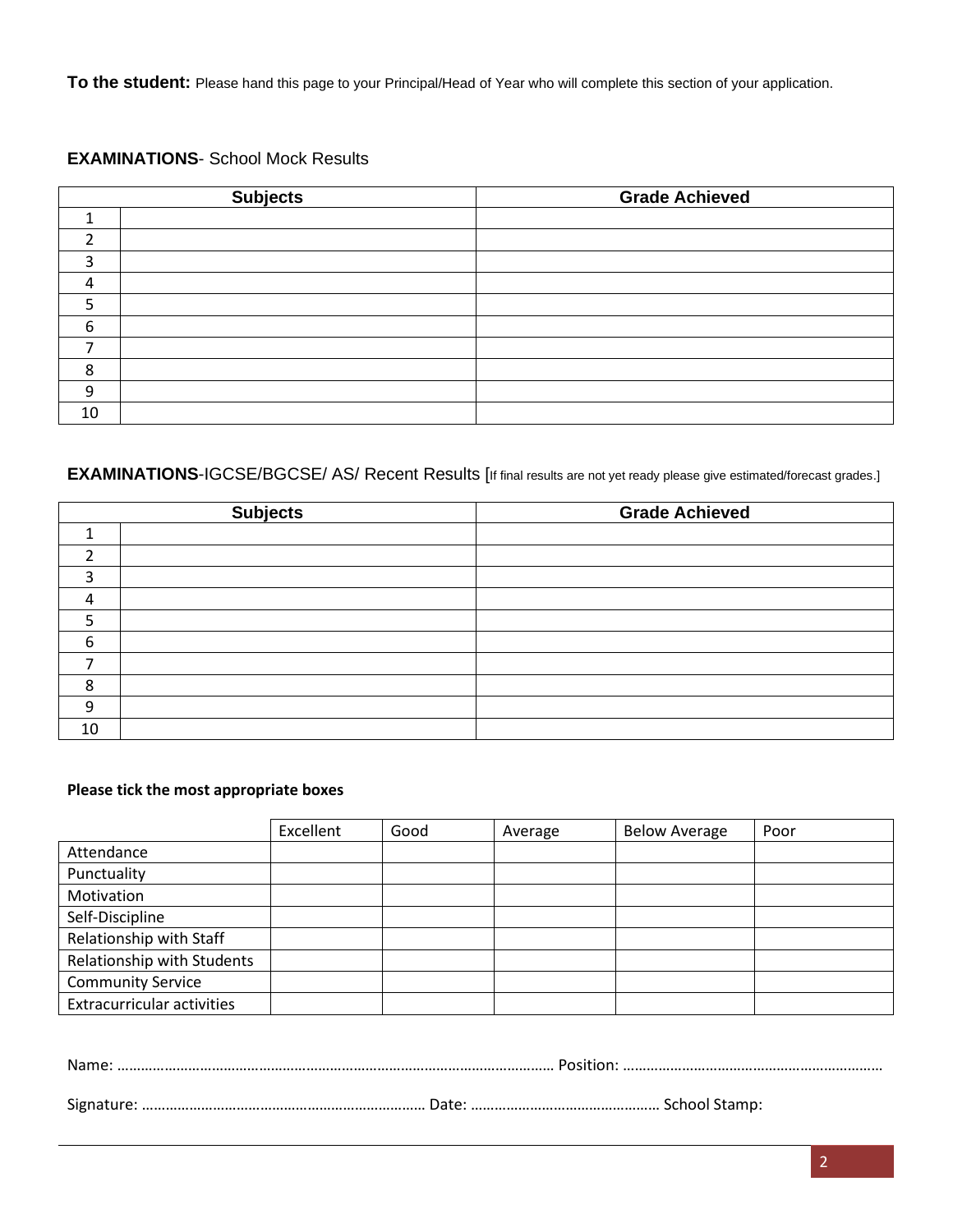#### **HEALTH (Applicant)**

| Do you have a disability or access need? $Yes$     No                                        |  |  |
|----------------------------------------------------------------------------------------------|--|--|
| Do you have any health problems or needs? Yes $\begin{bmatrix} \  \  \  \  \end{bmatrix}$ No |  |  |
|                                                                                              |  |  |
|                                                                                              |  |  |

## **PLEASE TELL US ABOUT YOURSELF (Applicant)**

| Why do you wish to follow this course and what are your aims? |  |  |  |
|---------------------------------------------------------------|--|--|--|
|                                                               |  |  |  |
|                                                               |  |  |  |
|                                                               |  |  |  |
|                                                               |  |  |  |
|                                                               |  |  |  |
|                                                               |  |  |  |
|                                                               |  |  |  |
|                                                               |  |  |  |
|                                                               |  |  |  |
|                                                               |  |  |  |
|                                                               |  |  |  |
|                                                               |  |  |  |

## **DOCUMENTATION REQUIRED FOR ADMISSION**

You must provide the following documentation before your application can be processed.

- Completed application form
- Certified copy of birth certificate/Passport/Omang.
- Results of IGCSE/BGCSE or its equivalent examination.
- Your second term school report and Mock result results.
- A recent Passport photo.
- A testimonial from your school.
- A reference letter
- Sponsorship letter
- Certified copy of Residence Permit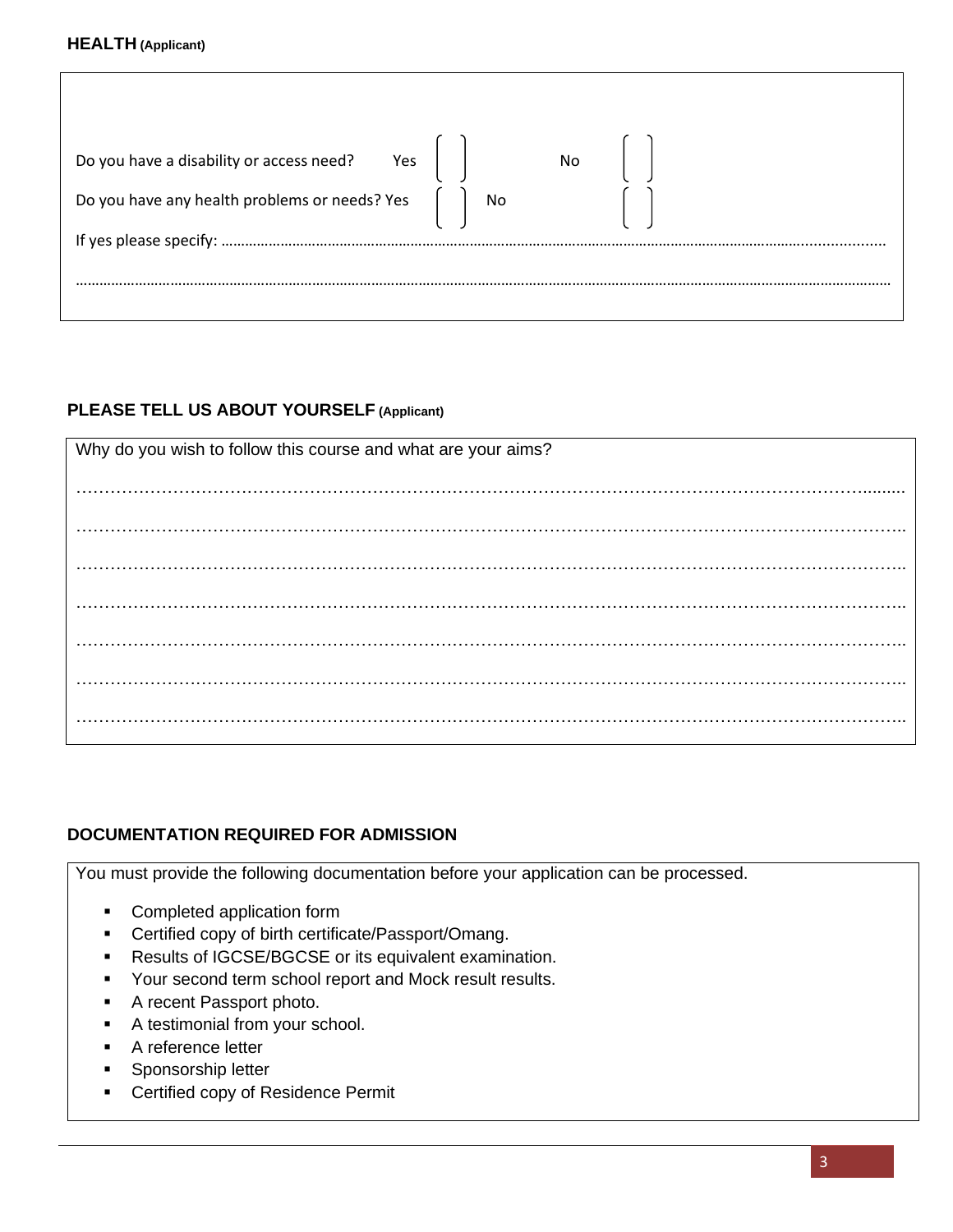### **PLEASE READ THE FOLLOWING STATEMENT AND SIGN BELOW.**

For applicants there is a non-refundable Registration fee of P500.00 which is payable once a place has been confirmed.

- I. All students must adhere strictly to the rules and regulations of the school.
- II. I agree to hold myself responsible for any damage or injuries that may be caused by my child.
- III. I fully agree to pay for the registration, development levy, school fees, and examination fees on or before the due dates. I have also read and comply with the school payment policy.
- IV. I indemnify Livingstone Kolobeng College against any damages and injuries during my child's attendance at the school.
- V. I will wear the school uniform in a complete and tidy way (with the top buttons done up, the neck tie covering the top buttons and the shirt tucked in) at all times.
- VI. I will utilize my "self-study" period wisely either by sitting and studying quietly in the library, the resource centre or a free classroom.

I and my child fully agree to comply with the rules and regulations of the school.

#### **DECLARATION BY PARENT/GUARDIAN**